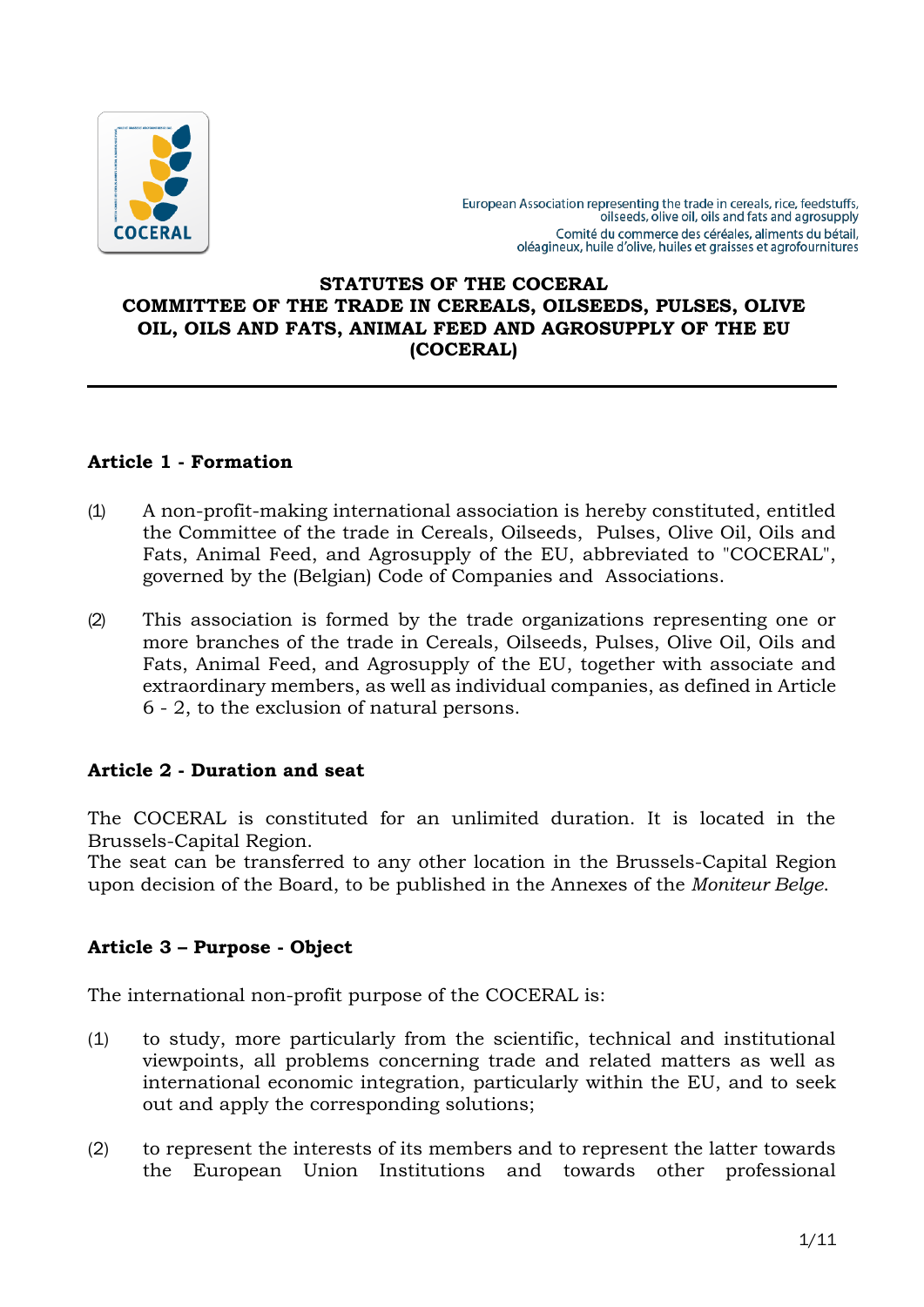organizations;

(3) to ensure respect for the commercial function in the different sectors of the cereals, oilseeds, animal feed, pulses, olive oil, oils and fats and agrosupply trade;

The COCERAL pursues its primary purpose through the following activities:

- (1) by ensuring constant liaison among the members in order to contribute towards resolving problems of mutual interest and informing the member organizations of these solutions;
- (2) by collecting and circulating among the member organizations all documentation of a nature to interest the latter;
- (3) by providing information and other documentary assistance to the members on any problems concerning trade and related matters;
- (4) by establishing links and cooperating with any other European or international organizations pursuing the same interests and objectives;
- (5) by acting as liquidator for third parties in very specific cases.

The COCERAL achieves its purpose in close cooperation with its members. It may undertake any activity that is either directly or indirectly, wholly or partially related to its purpose or that is likely to bring about the development or facilitate the realisation of its object.

# **Article 4 – Advisory services**

- (1) Notwithstanding article 3, the COCERAL can extend its activities with the creation of a legal entity that may provide advisory services to non-EU member organizations and corporations with the objective to:
	- (i) provide information on EU legislation related to the trade of cereals, oilseeds, pulses, olive oil, oils and fats, animal feed, and agrosupply;
	- (ii) address specific questions on regulatory aspects related to imports of agricultural products into the EU;
	- (iii) carry out studies, research and analysis on demand on matters that remain within the scope of the activities of the COCERAL.
- (2) The COCERAL will not carry out advocacy for these non-EU organizations and corporations.
- (3) Participation to the entity aimed at non-EU organizations and corporations will be subject to an annual membership fees to be determined by the Board. Research, studies and analysis carried out on demand shall be invoiced separately to the organization or corporation for whom the research and /or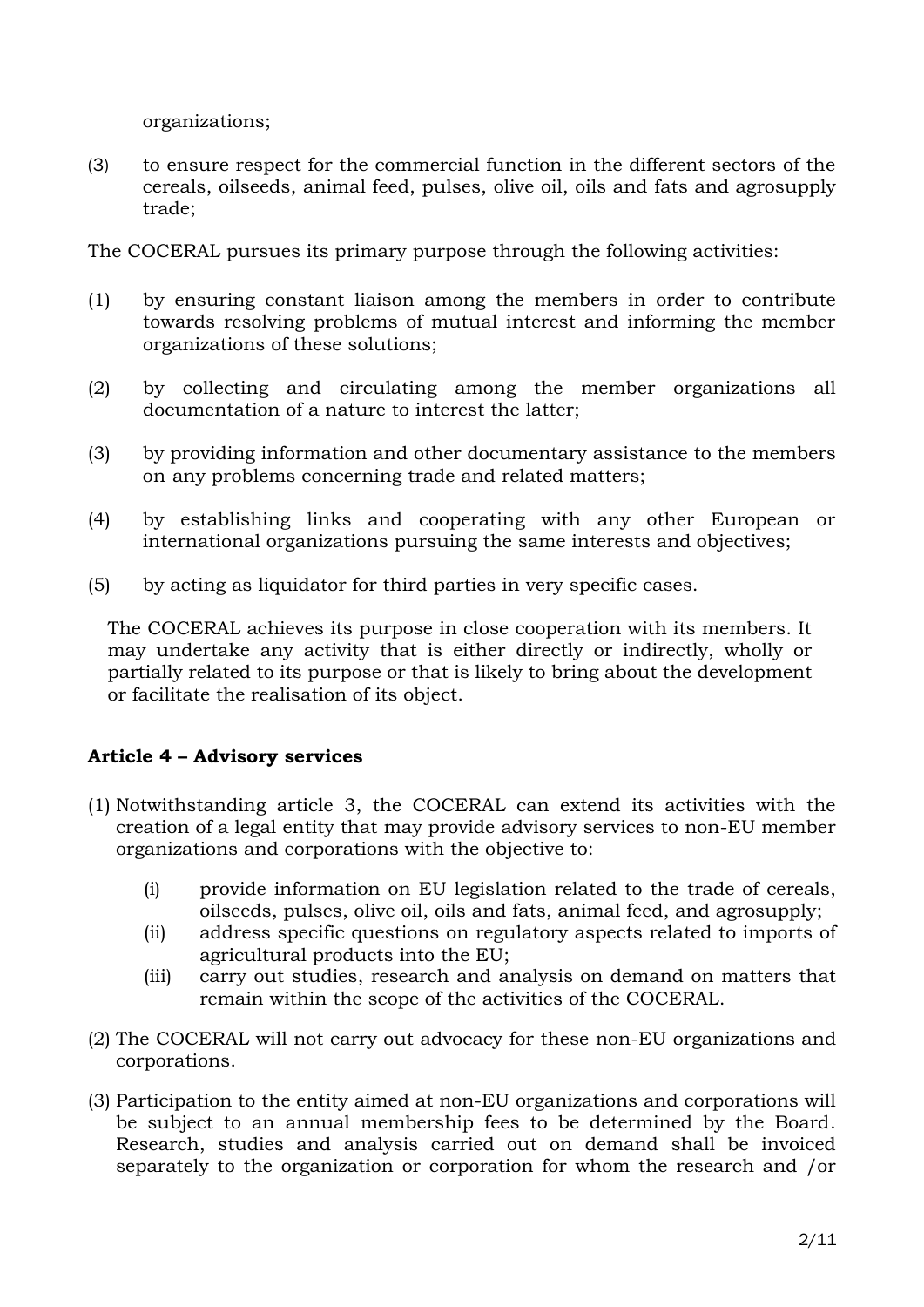analysis are intended.

# **Article 5 - Financial year**

The financial year shall commence on January 1st and close on December 31st of each year.

# **Article 6 – Members**

- (1) All Members are legal persons established according to the national laws of their country.
- (2) The COCERAL may be composed of four categories of membership:

# A) **ORDINARY FULL MEMBERS**

- i) The national trade organizations of the member countries of the European Union active in the same or in a similar domain as the COCERAL. More than one member is permissible in a member country of the EU.
- ii) The European Union trade organizations whose field of activities is closely linked to the trade of cereals, oilseeds, pulses, olive oil, oils and fats, animal feed, and agrosupply, and related matters.

Shall be considered as "Full members" only those organizations whose membership fees shall be calculated according to the method reffered to in Article 10 – paragraph 1).

## B) **ASSOCIATE MEMBERS**

- i) The national trade organizations of European countries that are active in the same or a similar domain as the COCERAL.
- ii) The European professional organizations representing primary processing industries or services linked to the main products covered in the object of the COCERAL may also be admitted as associate members of the COCERAL.

The delegates of associate members may attend the COCERAL's working meetings.

## C) **EXTRAORDINARY MEMBERS**

The General Assembly may admit as an extraordinary member any organization or body who, without being directly involved in, is closely connected with the activities of the above mentioned agri-bulk commodities and is interested in the promotion of the activities and/or the work of the association, and whose expertise or experience may bring added value to the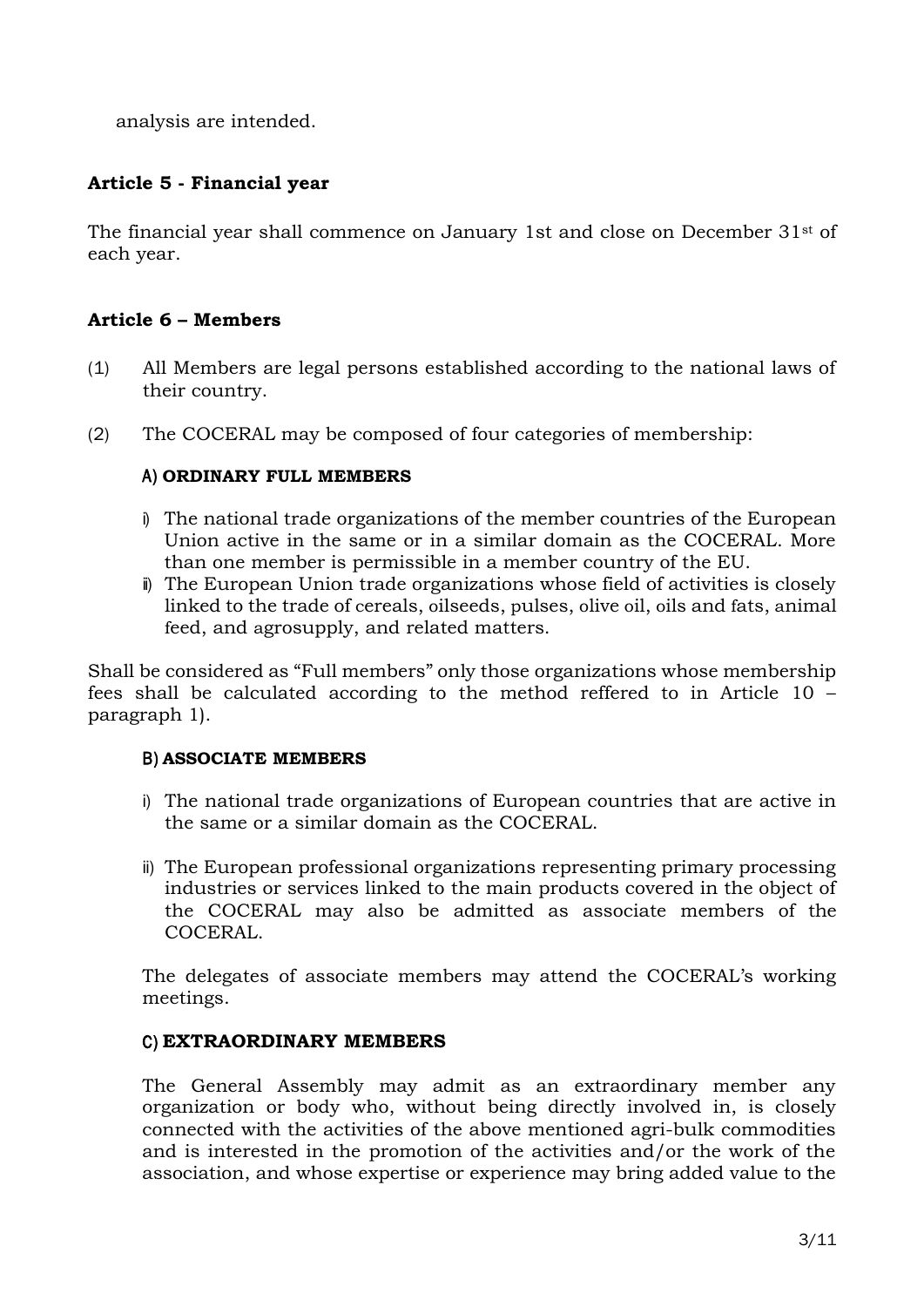other members of the COCERAL.

The delegates of extraordinary members may attend the COCERAL working meetings.

# D) **INDIVIDUAL CORPORATE MEMBERS**

Besides the categories of members listed under points - A), B) and C) of the present article, individual companies may be admitted as direct members.

- (3) Any application for membership (A, B, C or D) shall be submitted to the Board at least three months before the Annual Ordinary General Assembly. The Board may decide to derogate from this rule by a 2/3 majority of the votes and accept applications with a shorter notice.
- (4) Any application implies adhesion to these Statutes and to the internal rules. The Board shall check whether the application complies with the Statutes and the internal rules and, in the event of a positive vote, transmit the application and its own recommendations to the General Assembly, which shall approve it by a 2/3 majority of the votes cast by the members' representatives present or represented.

# **Article 7 - Resignation**

- (1) Any member organization may resign by communicating its decision in writing to the President at least six months before the end of the financial year.
- (2) Resignation shall not release the resigning organization from fulfilment of all its financial obligations for the full running financial year.
- (3) In the event of resignation, the resigning member organization shall be bound to pay the entirety of its membership fees for the year during which the resignation occurs. Furthermore, it shall also be bound to pay its share of indemnities due for breach of contracts existing before its resignation and applicable during the year following the year of its resignation.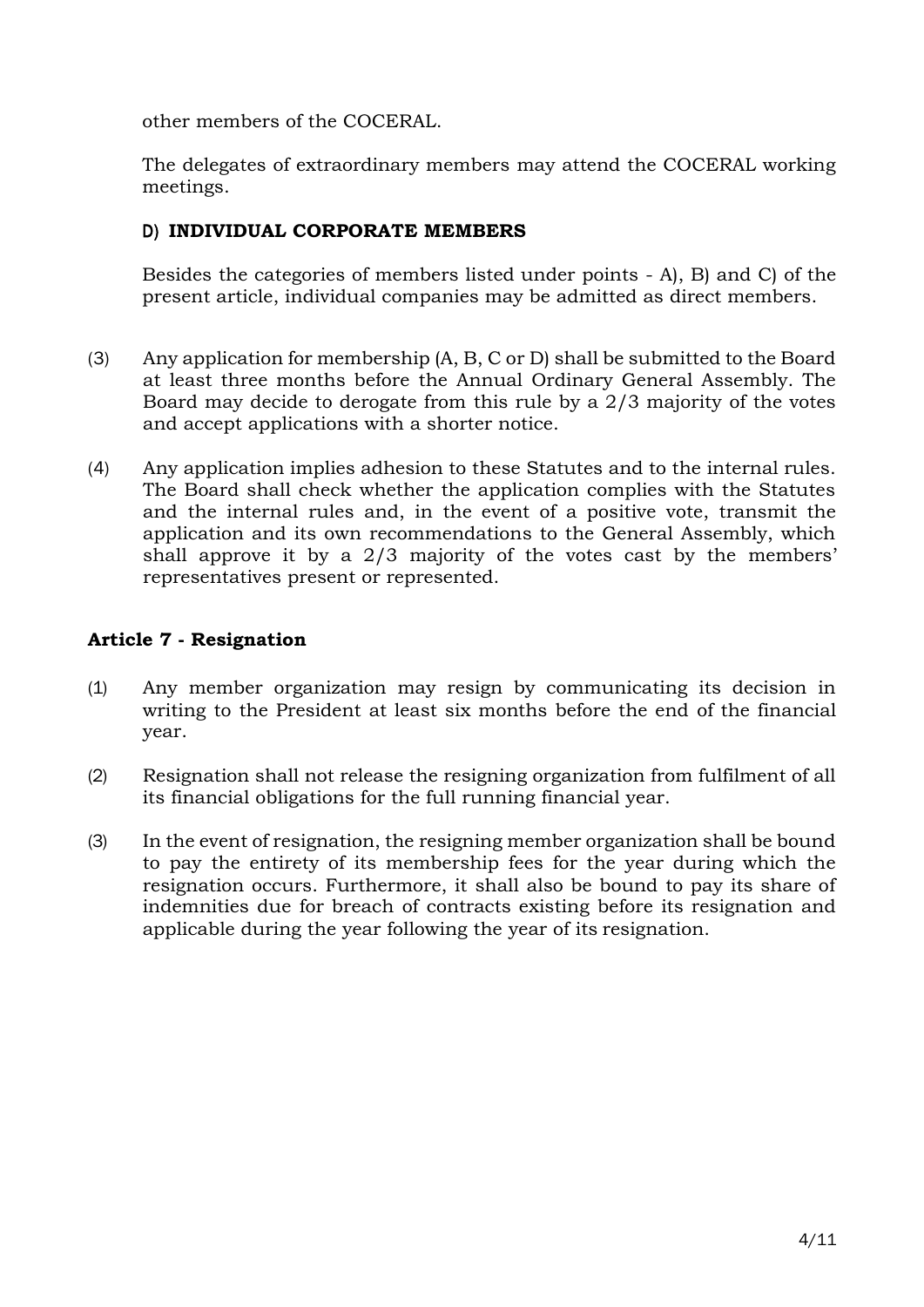# **Article 8 - Suspension**

In the event of failure to comply with these Statutes and/or serious misconduct, the Board may decide to suspend a member forthwith until the next General Assembly, which shall confirm or invalidate this decision.

# **Article 9 - Expulsion**

Expulsion of an organization may be decided, with or without notice, by the General Assembly acting by a 2/3 majority of the votes after having allowed the organization concerned the opportunity to put its case forward.

## **Article 10 – Membership fees**

- (1) On a proposal by the Board, the General Assembly shall annually set the membership fees to be paid by each ordinary member on the basis of a calculation method which will itself be subject to approval by the General Assembly. The review of the calculation method should remain exceptional and will be carried out at the initiative of the Board.
- (2) On a proposal by the Board, the General Assembly adopts the membership fees for each associate member, each extraordinary member, and each individual company member on an annual basis.
- (3) Once they have been set for a given year, the membership fees shall not vary, even if there are changes to the membership of the COCERAL (new memberships or resignations).
- (4) Membership fees shall be payable in advance at the beginning of each financial year. They may be paid in two instalments, i.e. one instalment of 50% on or before January 1st and another instalment of 50% on or before July 1st.
- (5) All membership fees will be revised every year, in order to reflect annual inflation, as per official Belgian index, following a Board decision to be approved by the following AGM.
- (6) Failure to pay membership fees by a member shall lead to the loss of voting rights and of the right (and right of its own members) to attend meetings until payment of the fees or the instalment. Furthermore, the Board may order suspension of the provision to this organization of the information and documents circulated to members until the situation is rectified. Such a measure shall in no way exclude the possibility of action as per Articles 8 and 9 above.
- (7) In the cases provided for by Articles 8 and 9, the membership fees shall remain due or forfeit for the duration of the running financial year.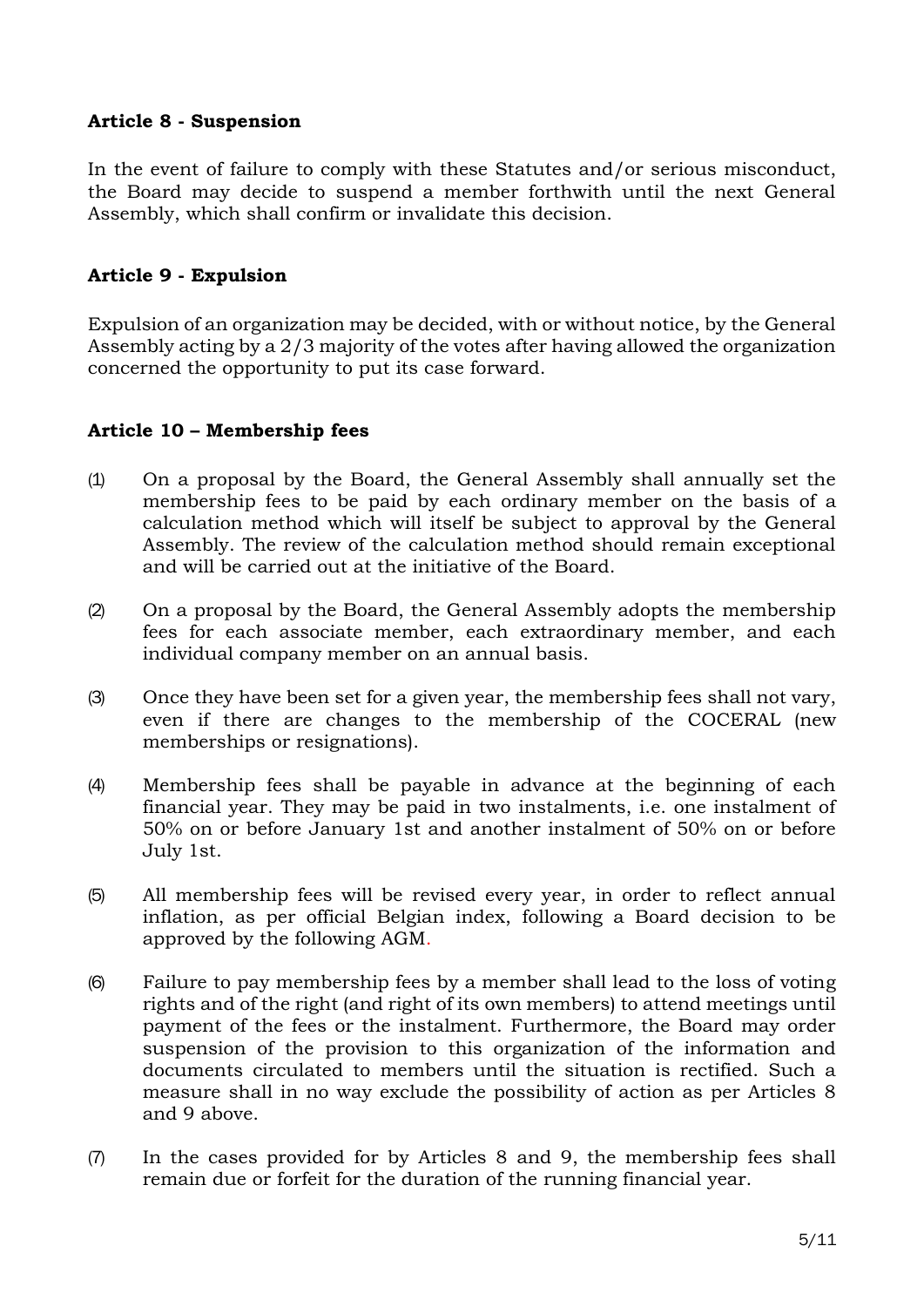# **Article 11 - Cessation**

Any member ceasing to be part of the association shall have no claim on the association's assets.

## **Article 12 – Governance**

The governance of the COCERAL shall be exercised by:

- The General Assembly
- The Board.

## *THE GENERAL ASSEMBLY*

## **Article 13 - Composition of the General Assembly**

- (1) The General Assembly is composed by all members.
- (2) Each member's official representative shall be appointed by his/her national organizations and/or company. An alternate representative shall also be appointed.
- (3) The vote of a member shall be cast by the member's official representative, mandated to that end.
- (4) Ordinary full members and companies admitted as members of the COCERAL as per Article 6 – D) have voting rights in the General Assembly.
- (5) Associate and extraordinary members have no voting rights in the General Assembly, unless the latter granted them voting rights. These voting rights can be withdrawn by decision of the General Assembly.
- (6) Each member may be represented by another member provided that the proxy has reached the COCERAL Secretariat in writing before the vote.
- (7) The representatives of membersin the General Assembly and the Board shall not be remunerated.

## **Article 14 - Powers of the General Assembly**

(1) The General Assembly is sovereign and shall decide on all questions of principle and of general interest. It shall establish the COCERAL's programme of activities, indicate the working methods and give all necessary instructions for pursuance of the purpose and objectives as defined in Article 3.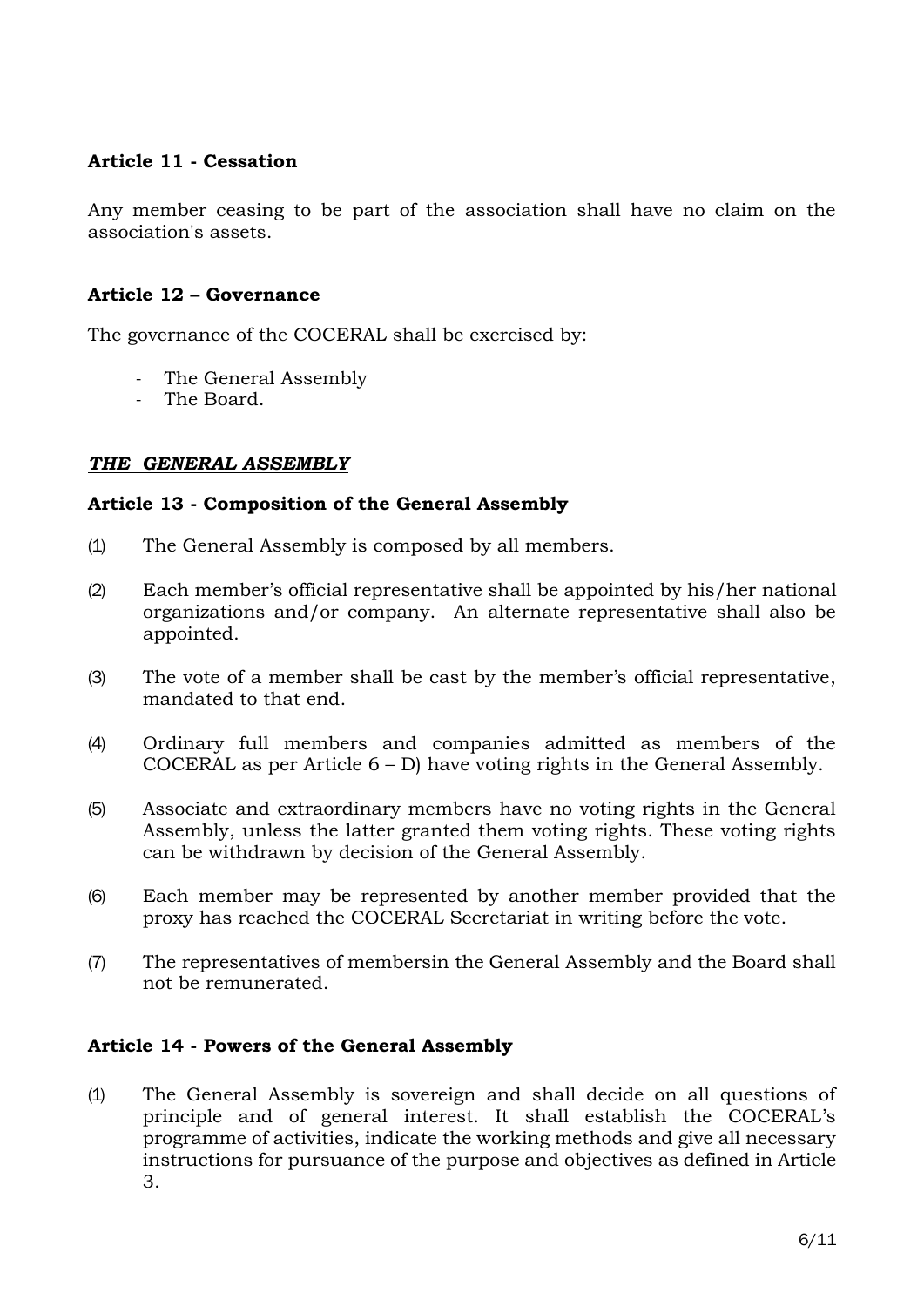- (2) Apart from the powers conferred upon it by Articles 8, 9 and 10, the General Assembly shall also:
	- a) Elect the President, the Treasurer and two Vice-Presidents on recommendation of the Board. Once elected by the General Assembly, they shall automatically become ex officio members of the Board for the duration of their term of office, and they shall first and foremost represent the interest of the Coceral;
	- b) Elect and dismiss the members of the Board;
	- c) Approve the annual accounts presented by the Treasurer. These accounts shall be attached to the agenda of the General Assembly, which shall be sent out at the same time as the invitations at least 21 days before the General Assembly;
	- d) Adopt the budget proposed by the Board and the report made by the latter.

The General Assembly also has the competence to decide:

- e) To amend the Statutes,
- f) To adopt the calculation method setting the membership fees of ordinary full members,
- g) To dissolve the COCERAL,
- h) On all other cases required by the Statutes or by the applicable Law.

# **Article 15 - Convening of the General Assembly**

- (1) The Ordinary General Assembly shall be convened by the President once a year, at the latest 6 months after the closing of the financial year (unless exceptionnal circumstances). The Assembly may be held in Belgium or in another country designated by the Board.
- (2) Extraordinary General Assemblies may be convened by the President or at the request of either the Board or at least three members of at least three different countries, or in the case provided by Law.
- (3) The notice convening a General Assembly shall be sent out at least 21 days in advance.
- (4) If it considers it appropriate, the Board may invite guests that are not part of its organization to attend a General Assembly.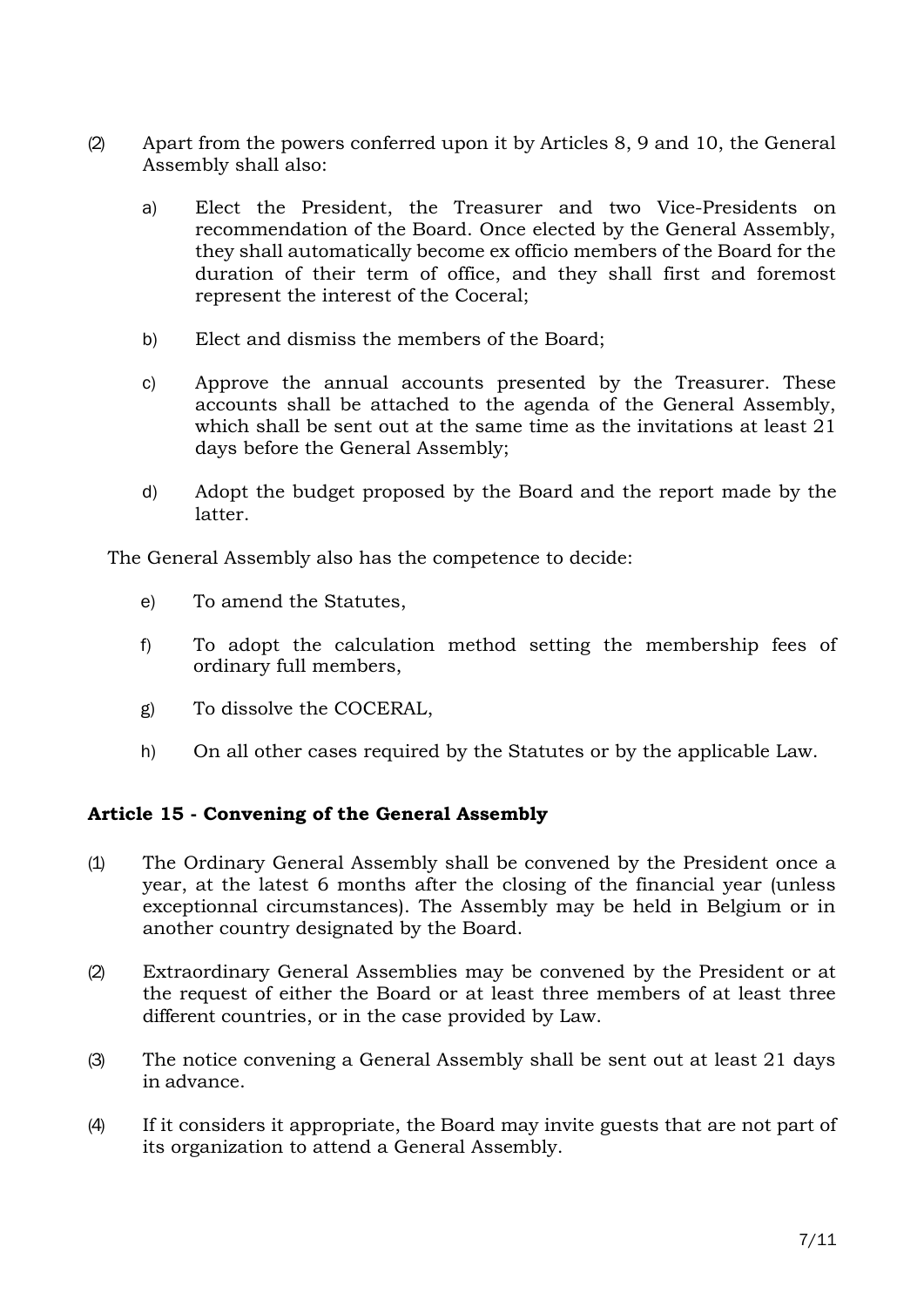# **Article 16 - Deliberations and Decisions in the General Assembly**

- (1) The quorum shall be reached when at least a half of the members are present or represented.
- (2) In the event where the quorum is not reached, another General Assembly may be convened and its proceedings shall be valid independently from the number of representatives present or represented. The notice convening this second General Assembly shall be sent out at least seven days in advance.
- (3) Each voting member has one vote in the General Assembly (Ordinary or Extraordinary). Voting shall be carried out in accordance with Article 13.
- (4) Decisions shall be taken by a simple majority of the votes cast, except in the following cases for which a 2/3 majority shall be required:
	- Amendment of the Statutes;
	- Amendment of the method of calculation of the membership fees;
	- The expulsion of a member;
	- The dissolution of the COCERAL.

# **Article 17 - Accountability of the Board**

Notices to attend and minutes containing the decisions made by the General Assembly, as well as all accounting records, are kept on a register at the association's headquarters where they may be consulted by all members and by third parties upon provision of a justifiable reason which needs to be accepted by the Board.

## *THE BOARD*

## **Article 18 - Composition of the Board**

- (1) The Board shall comprise:
	- a) A representative appointed by each national associations which is an ordinary full memberor his/her alternate. The representative or alternate have voting rights in the Board;
	- b) A representative appointed by each associate member, provided the latter is authorised to sit in the Board as per a Board decision, or his/her alternate. He/she shall not be entitled to voting rights, unless voting rights have been granted by the General Assembly;
	- c) A representative appointed by each extraordinary members, provided the latter is authorised to sit in the Board as per a Board decision, or his/her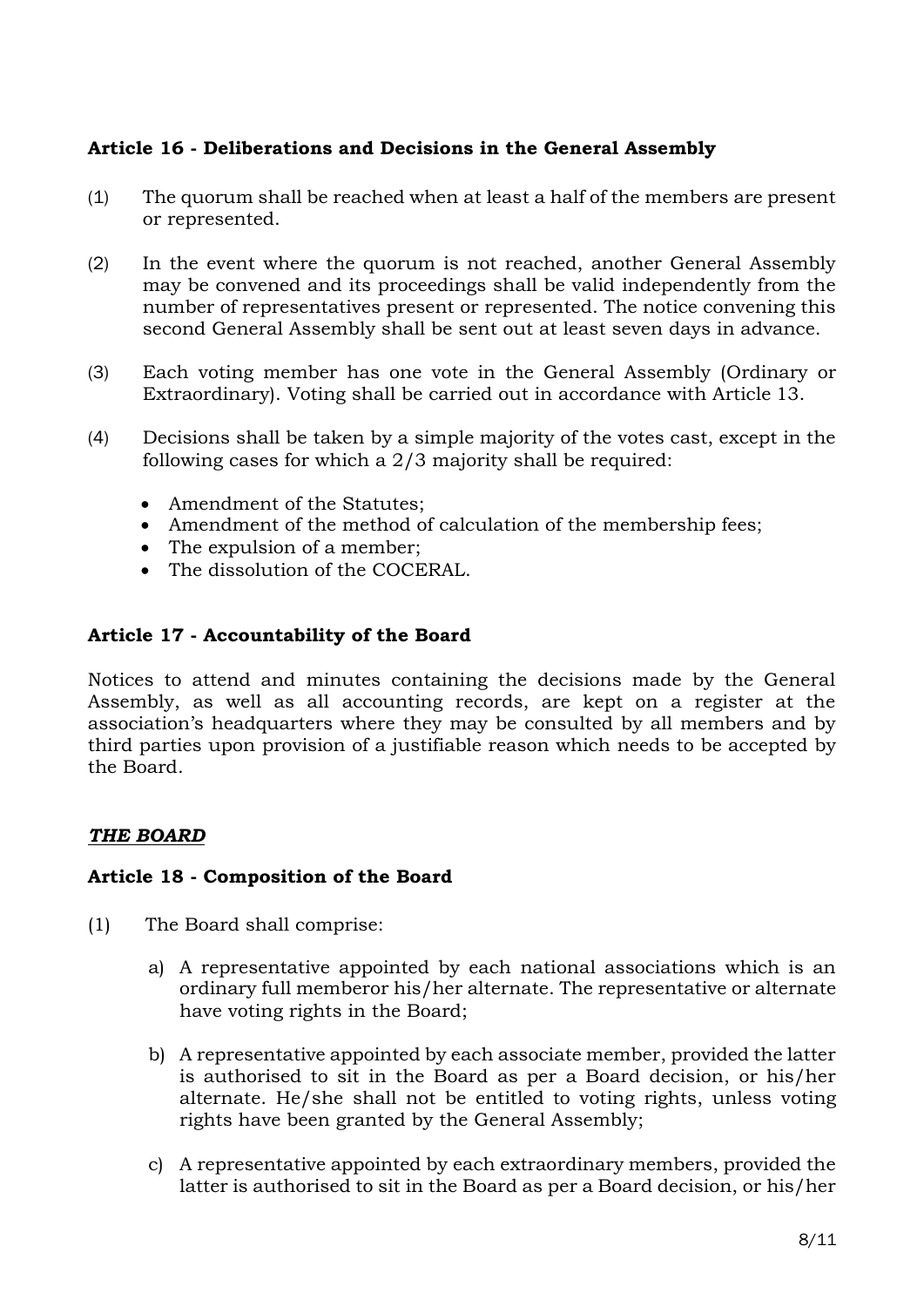alternate. He/she shall not be entitled to voting rights, unless voting rights have been granted by the General Assembly;

- d) A representative appointed by each companywho is a member as per Article 6 -D), or his/her alternate. The latter shall have voting rights;
- e) The Chair(wo)men and Vice-Chair(wo)men of the Operationnal Committees (Article  $24 - 3$ ); shall have no voting rights unless they are the official representative of their organization (association or company).
- (2) The Board must be composed of at least three members.
- (3) At least one member of the Board shall be of Belgian nationality.
- (4) The term of office of the members of the Board shall be of two years and shall be renewable. If a member of the Board is unable to complete a term of office, the Board may accept the appointment of a replacement from the same member, pending confirmation at the next General Assembly. If case the said organization cannot designate a replacement, the seat will not be attributed until the following General Assembly.
- (5) The President shall be elected for a maximum of three mandates of two years.
- (6) Should it be necessary to replace the President or a Vice-President before the expiry of their term of office, they may be replaced only by another Board member, after an election within the Board for the vacant mandate. In case there is no candidate, the elder Board member takes the vacant mandate.
- (7) Should the representative of a member of the Board be unable to attend a meeting, the said member may nominate an alternate with the same voting rights to attend the meeting in the place of the full member.

# **Article 19 - Powers of the Board**

- (1) The Board is vested with the power to carry out the decisions taken by the General Assembly, which delegates part of its powers to the Board, except for the approval of the budget and the annual accounts, and in general to implement the programme assigned to it. All matters not covered by the Statutes shall be validly decided by the Board and submitted to the next General Assembly for approval. The Board operates on the principle of joint responsibility.
- (2) Meetings of the Board shall be convened by the President or at the request of at least two members.
- (3) The Board may set up committees or working groups and assign specific tasks to them.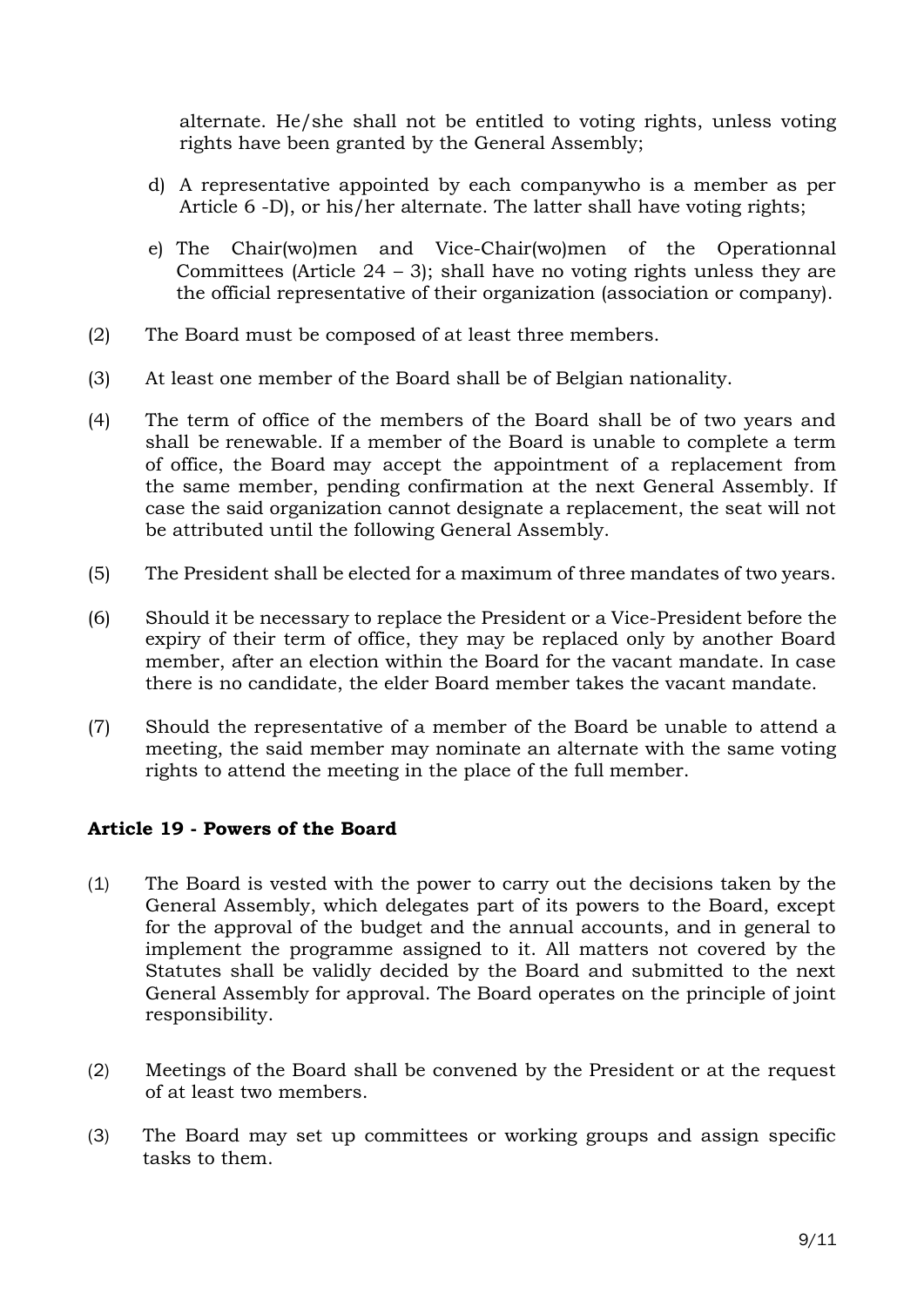## **Article 20 – Deliberations and Decisions in the Board**

- (1) The decisions of the Board shall be taken by a majority of the votes cast. Allocation of votes shall be in accordance with the following:
	- a) A total of 100 votes is allocated to the Board members: 75 votes for the ordinary full members, including Associate and Extraordinary members (when they have voting rights according to Article  $18 - 1$  b) and  $1$  c), and
	- b) 25 votes for the companies.
	- c) After approval by the General Assembly of new and exiting members, a number of votes will be allocated to each voting member by dividing 75 by the number of voting members according to a), and to each company by dividing 25 by the number of voting companies according to b). This allocation shall remain valid and unchanged until the next AGM.
- (2) The Board can make decisions during in person and virtual meetings, as well as through written procedure. When the written procedure is used, the questions shall be submitted to the Board members for consideration and decision two weeks in avdance. However, under exceptional circumstances, the Board may be asked to make a decision within 48 hours upon the request of the President or at least two members. Decisions shall be taken by a majority of the votes cast by the deadline set in the communication requesting the decision, in accordance with Article  $20 - (1)$ .

# **Article 21 – Structure and Organization**

The structure of the COCERAL is composed of Sections.

The organization of the COCERAL is composed of:

- An Executive Committee
- Operational Committees.

## *SECTIONS*

## **Article 22 - Composition and Scope of the Sections**

(1) The General Assembly, acting by a 2/3 majority of the votes cast by the official members representatives present or represented, may group the members in Sections. An organization involved in different activities may be part of several Sections.

The Sections refer to the structure of the Coceral.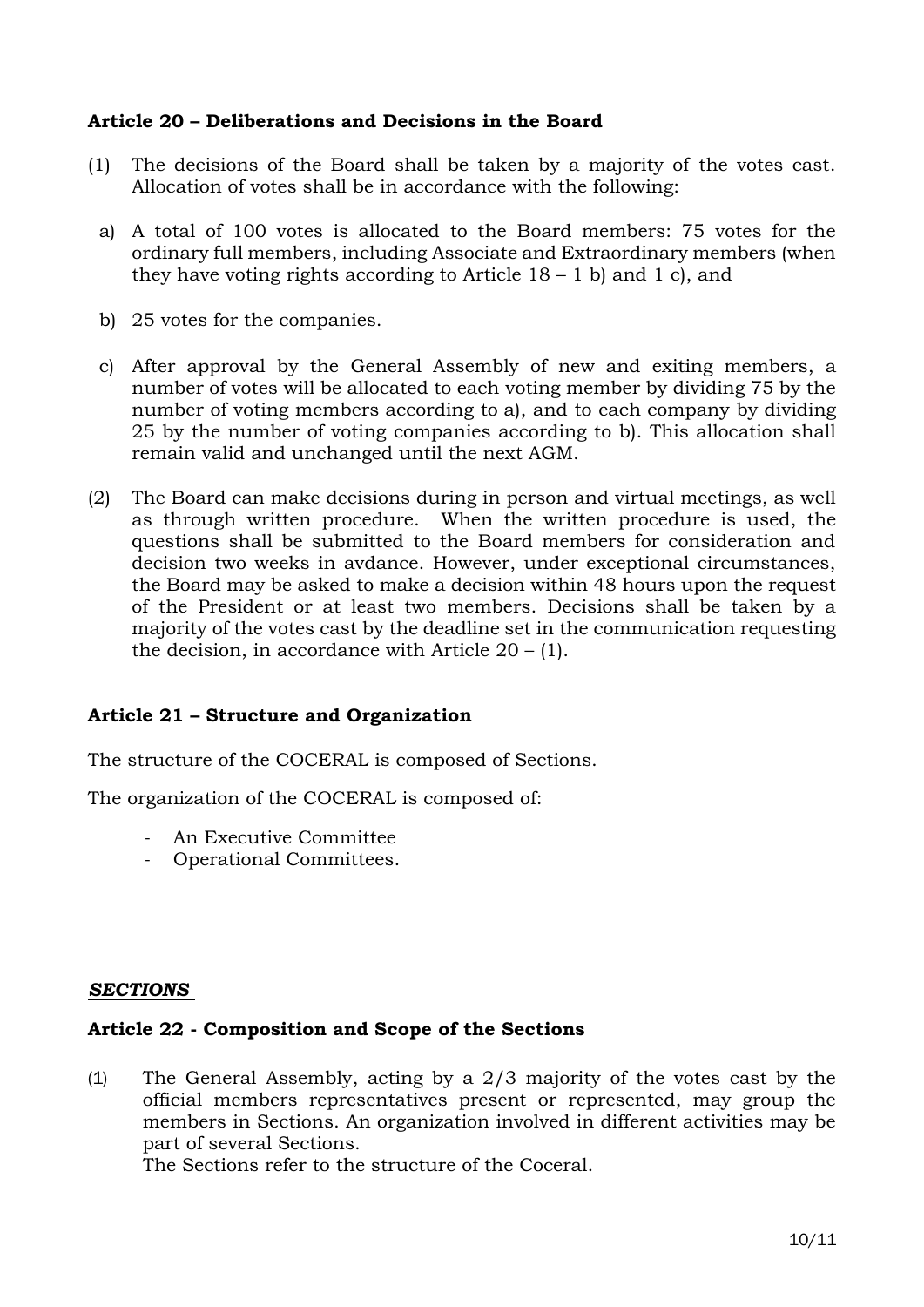- (2) The Sections shall deal exclusively with the professional problems specific to their branch.
- (3) There shall be three sections:
	- a) The "trade" section
	- b) The "agrosupply" section
	- c) The "logistics" section.
- (4) Additional Sections may be created subject to the Board's approval. The Statutes shall be updated accordingly.

#### *THE EXECUTIVE COMMITTEE*

## **Article 23 – Composition and Scope of the Executive Committee**

- (1) The Executive Committee shall comprise the President, the Vice-Presidents, the Treasurer and the Secretary General.
- (2) The Executive Committee shall:
	- a. provide strategic, long-term direction to ensure the COCERAL focuses on topics of business relevance,
	- b. prepare the Board meetings,
	- c. oversee the management of the association.

## *THE OPERATIONAL COMMITTEES*

## **Article 24 - Composition and Scope of the operational Committees**

- (1) The Board, acting by a 2/3 majority of the votes cast by the members present or represented, may create Operational Committees dedicated to the management of a group of issues that are common to some members of the COCERAL. Operational Committees refer to the organization of the work of the
	- COCERAL.
- (2) Three Operational Committees are created:
	- a. Market and Agriculture Policy Committee (MAP) b. Food and Feed Safety Committee (FFS) c. Agrosupply Committee (AS).
- (3) Each Operational Committee shall appoint a Chair(wo)man and a Vice-Chair(wo)man.